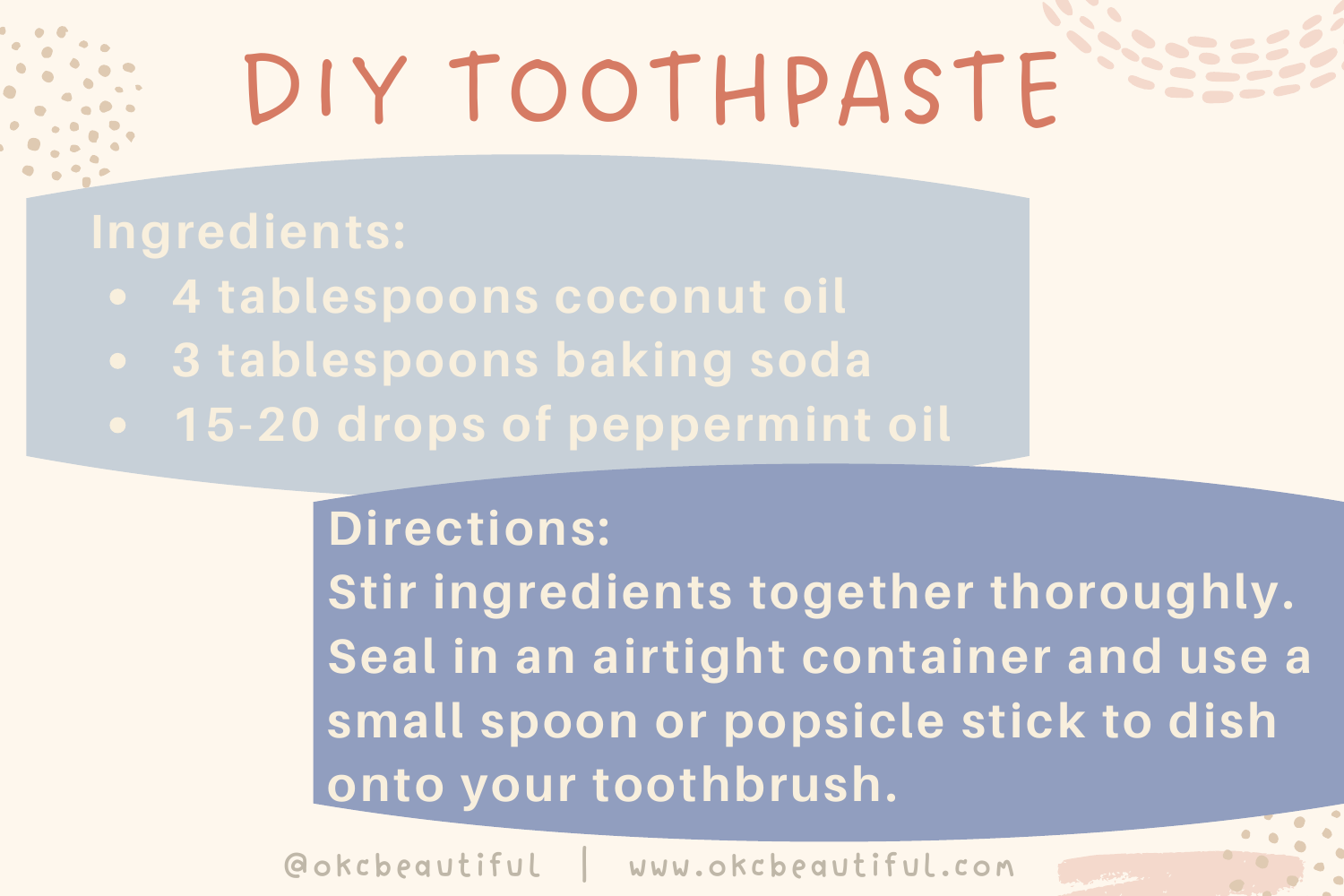

# DISHWASHER DETERGENT

- **2 cups washing soda**
- **2 cups baking soda**
- **15 drops lemon essential oil**
- **15 drops orange essential oil**

#### **Directions:**

**Combine washing soda and baking soda. Add essential oil, and stir until well-incorporated. Store in airtight container. Add a tablespoon to your diswasher compartment and run as normal.**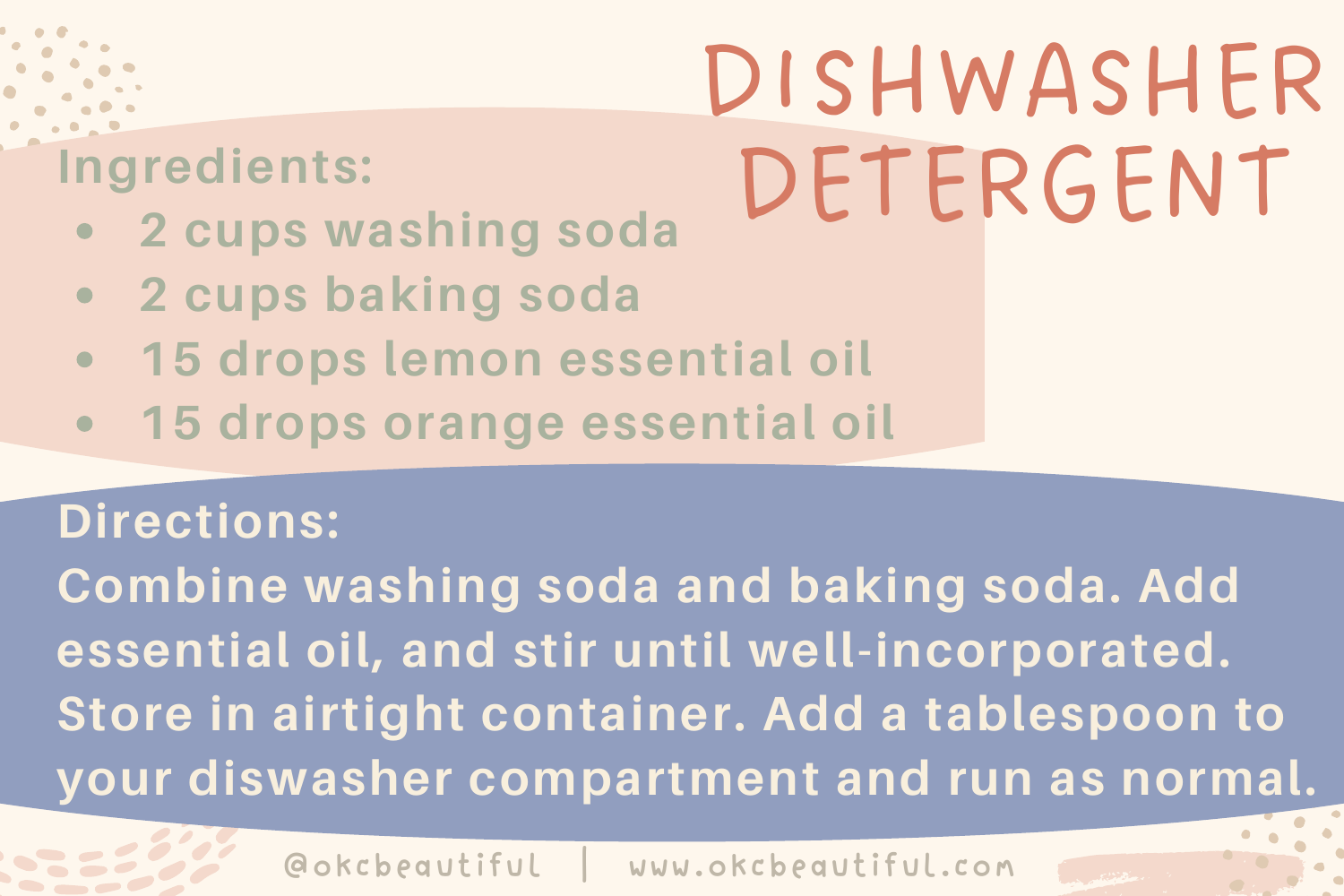# ALL-PURPOSE CLEANER

#### **Ingredients:**

- **One cup white vinegar**
- **One cup water** ٠
- **Lemon rind and/or** ė **essential oils**

**Combine all the ingredients together in a reusable spray bottle. Use for all-purpose cleaning!**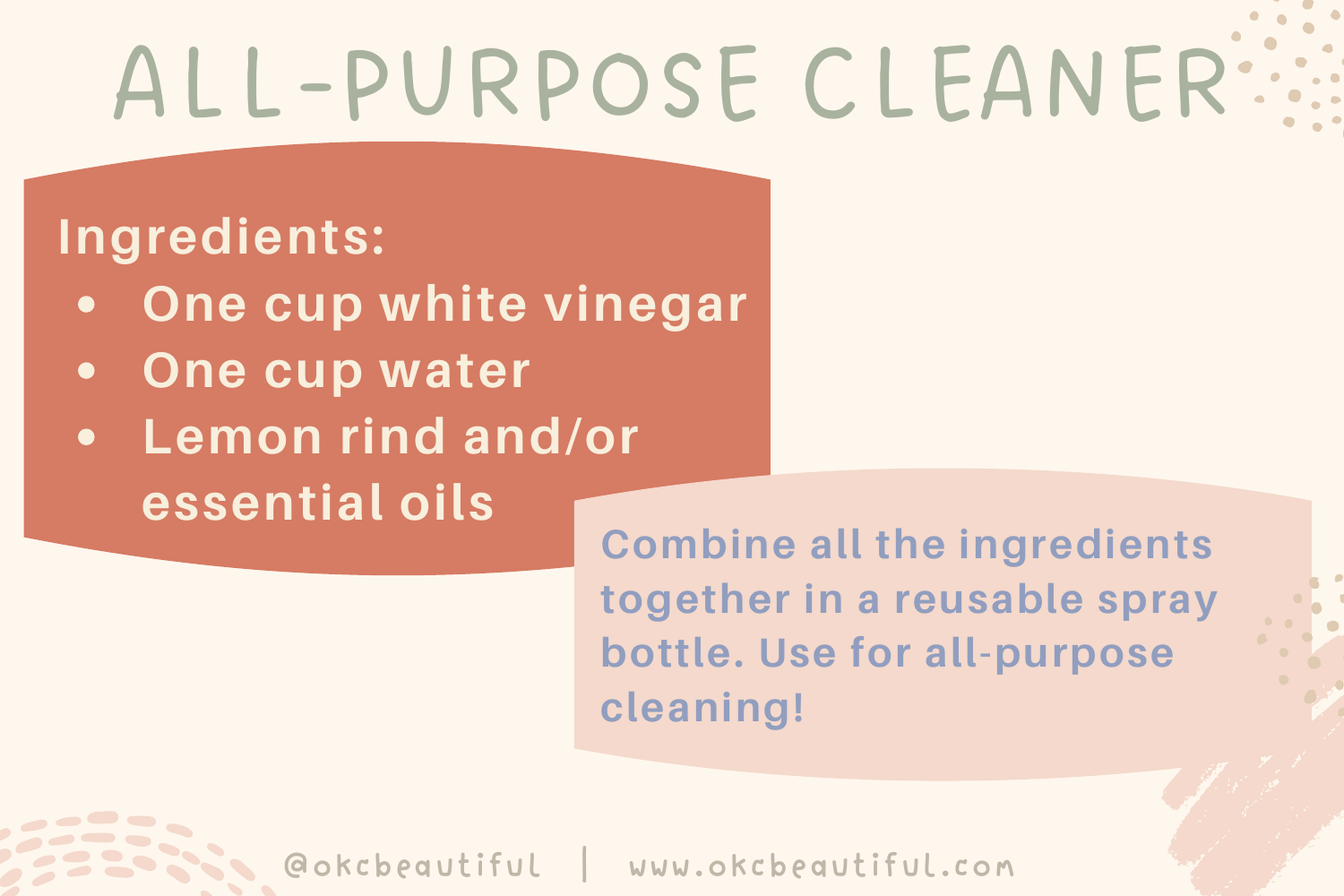# DIY GLASS CLEANER

#### **Ingredients:**

- **2 cups water**
- **1/2 cup white or cider vinegar**
- **1/4 cup rubbing alcohol (70% concentration)**
- **A few drops of orange essential oil for scent (optional)**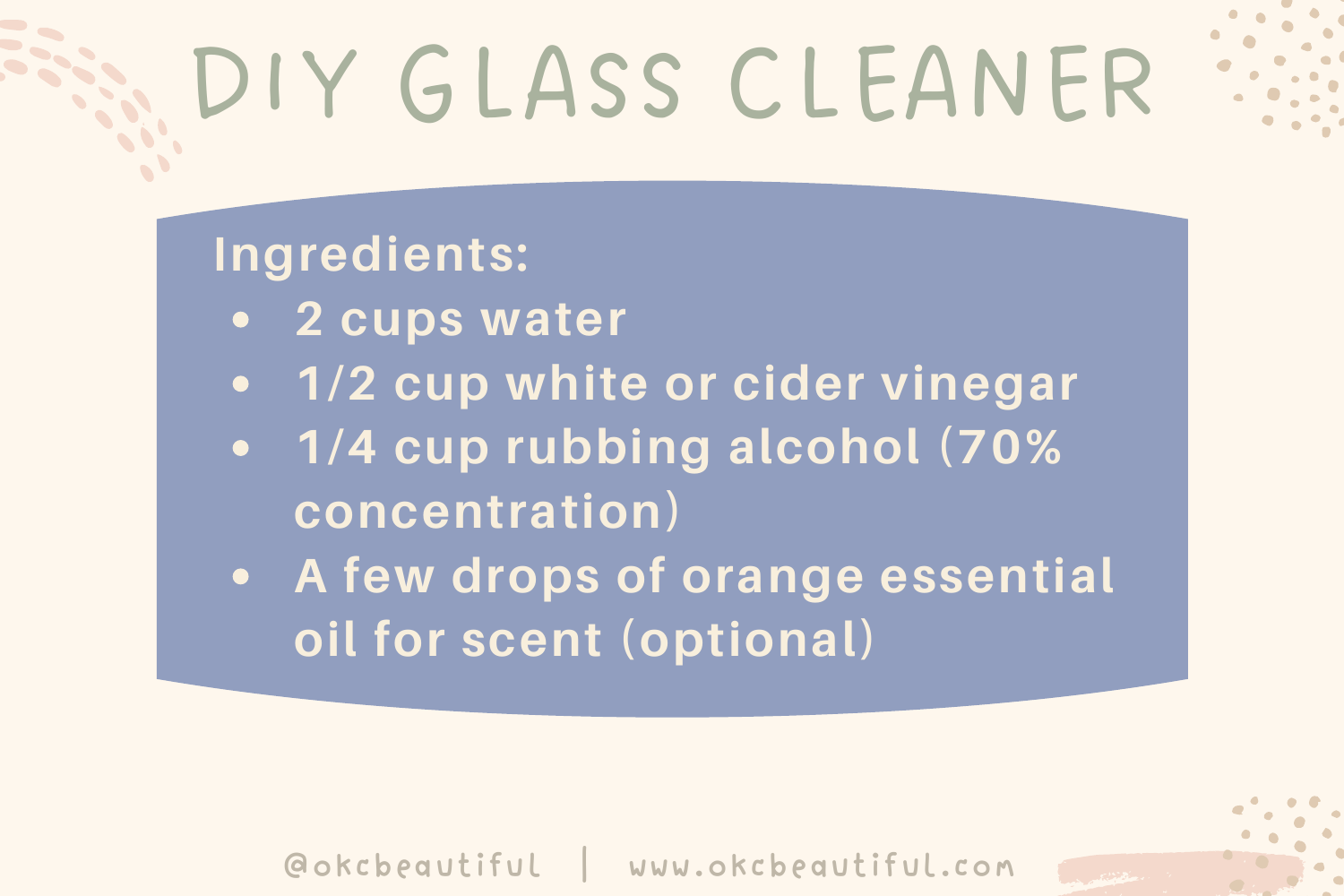## REUSABLE DISINFECTANT WIP!

### **Ingredients:**

- **2 cups rubbing alcohol (at least 70% concentration)**
- **2-3 teaspoons dishwashing soap**
- **8-10 drops essential oil (for scent)**
- **10-12 wash rags**

**Add all ingredients to a glass jar that can be tightly sealed (so the alcohol does not evaporate). When finished with a rag, wash, then reuse!**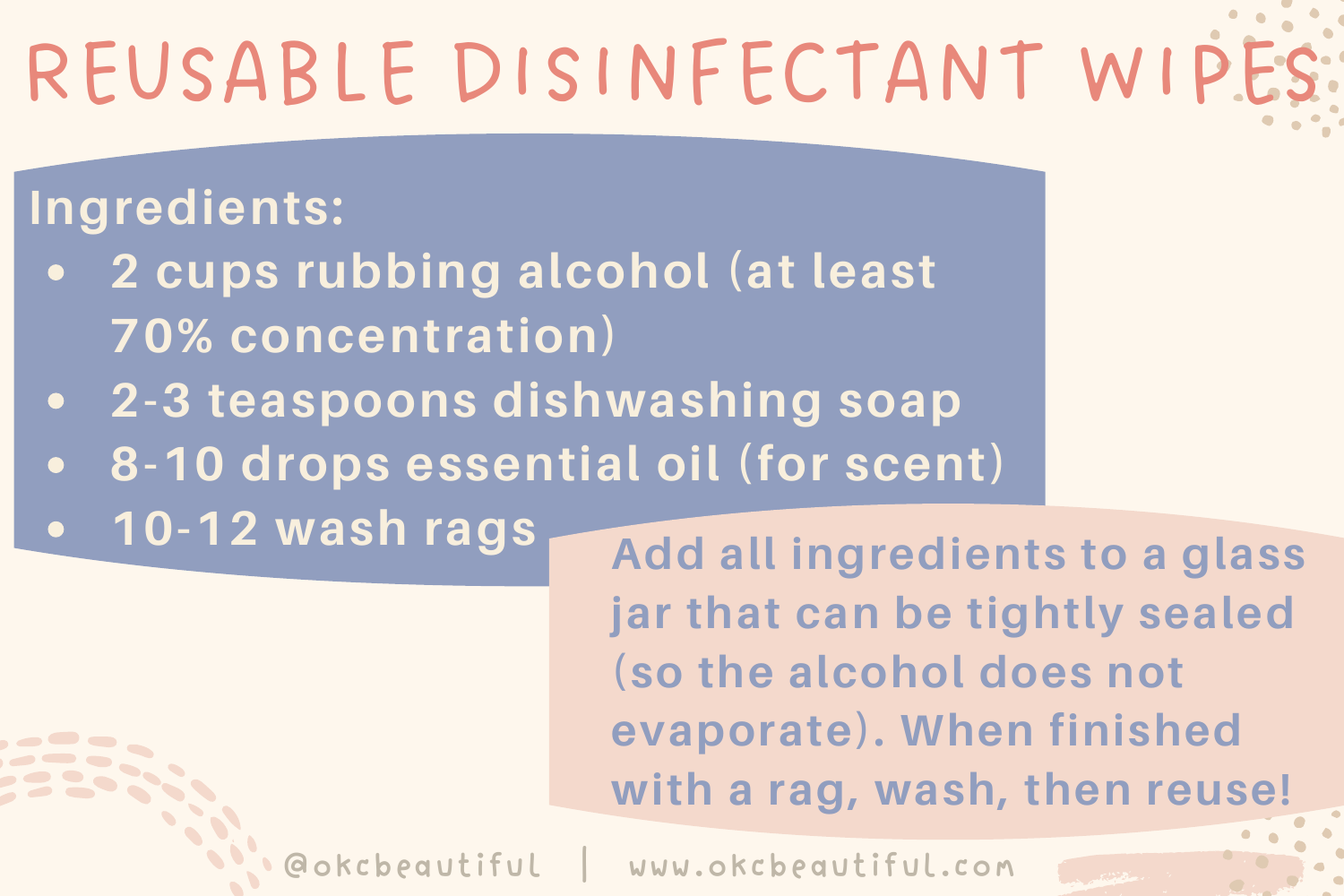### DIY DEODORANT

#### **Ingredients:**

- **1/3 cup coconut oil**
- **1/4 cup cornstarch (or arrowroot powder if you have sensitive skin)**
- **1/4 baking soda**
- **8-10 drops essential oil**

**Melt coconut oil on low heat on the stove. Once melted, take off from heat. Mix in essential oils, add cornstarch and baking soda, and mix until smooth. Store in a container in a cool space.**